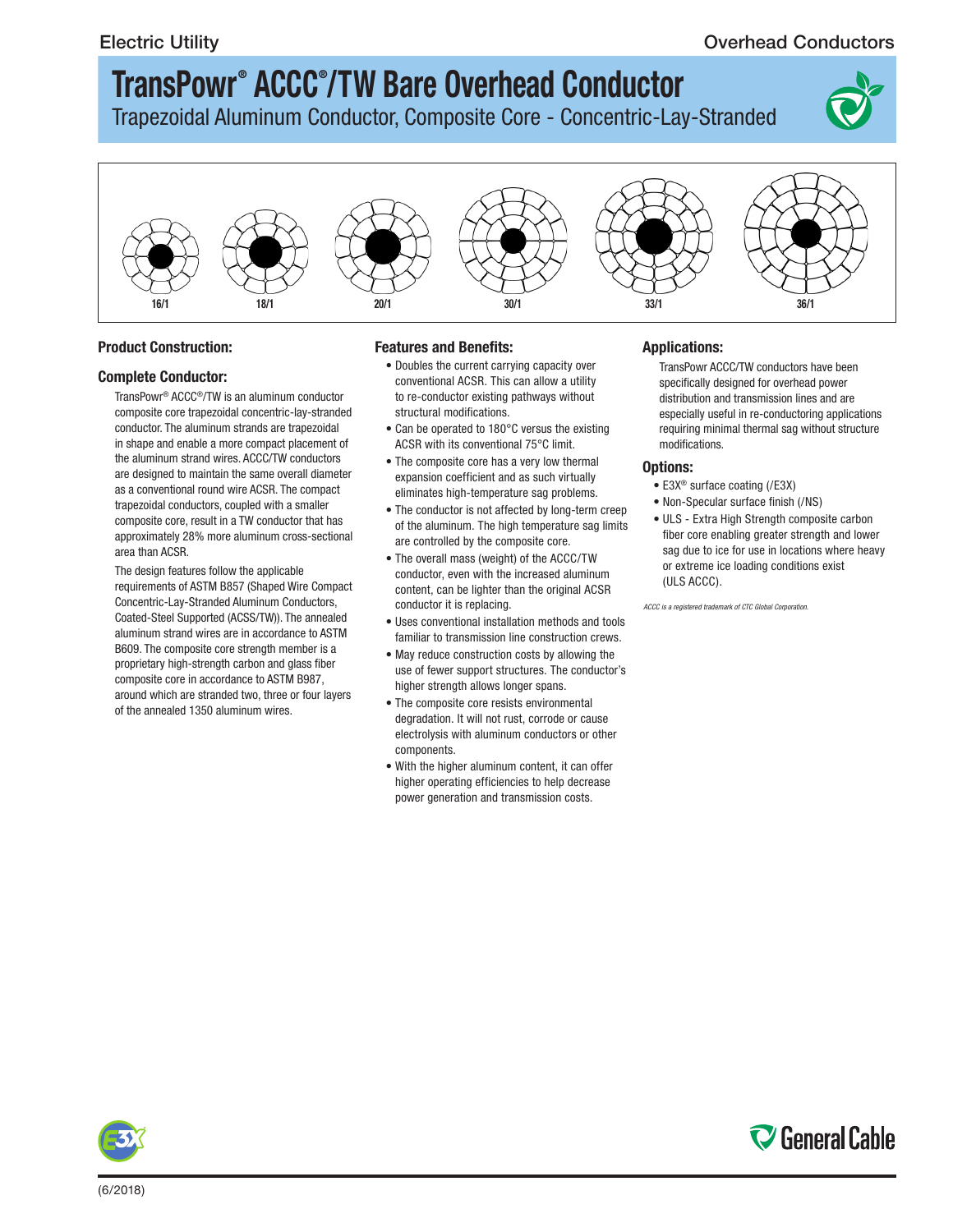# **TransPowr ® ACCC® /TW Bare Overhead Conductor**

Trapezoidal Aluminum Conductor, Composite Core - Concentric-Lay-Stranded



| TRAPEZOIDAL ALUMINUM CONDUCTOR, COMPOSITE CORE, CONCENTRIC-LAY-STRANDED<br>(MECHANICAL PROPERTIES) |                      |                           |                        |                            |                                           |        |                       |                                |           |             |                           |                          |
|----------------------------------------------------------------------------------------------------|----------------------|---------------------------|------------------------|----------------------------|-------------------------------------------|--------|-----------------------|--------------------------------|-----------|-------------|---------------------------|--------------------------|
| <b>CODE WORD</b>                                                                                   |                      | <b>EQUIVALENT</b>         |                        | <b>COMPOSITE</b>           | <b>CROSS SECTION</b><br><b>SQ. INCHES</b> |        |                       | APPROX. WEIGHT LBS/1000 FT (2) |           |             | <b>RATED STRENGTH LBS</b> |                          |
| <b>(FORMER CODE)</b><br><b>WORD</b> ) (1)                                                          | <b>SIZE</b><br>kcmil | <b>ACSR SIZE</b><br>KCMIL | NO. AL<br><b>WIRES</b> | CORE O.D.<br><b>INCHES</b> | <b>TOTAL</b>                              | AL.    | 0.D.<br><b>INCHES</b> | <b>TOTAL</b>                   | <b>AL</b> | <b>CORE</b> | <b>STANDARD</b>           | <b>ULS</b>               |
| Oceanside/ACCC/TW<br>(Ostrich/ACCC/TW)                                                             | 383                  | 300                       | 18                     | 0.235                      | 0.3443                                    | 0.3009 | 0.68                  | 395                            | 360       | 35          | 16000                     |                          |
| Linnet/ACCC/TW                                                                                     | 430                  | 336.4                     | 16                     | 0.235                      | 0.3816                                    | 0.3382 | 0.72                  | 439                            | 404       | 35          | 16300                     | $\overline{\phantom{0}}$ |
| Oriole/ACCC/TW                                                                                     | 439                  | 336.4                     | 18                     | 0.280                      | 0.4062                                    | 0.3447 | 0.74                  | 462                            | 412       | 50          | 22100                     |                          |
| Waco/ACCC/TW                                                                                       | 454                  | $\overline{\phantom{0}}$  | 18                     | 0.305                      | 0.4296                                    | 0.3565 | 0.77                  | 485                            | 427       | 59          | 25800                     |                          |
| Laredo/ACCC/TW                                                                                     | 530                  | -                         | 16                     | 0.280                      | 0.4778                                    | 0.4162 | 0.81                  | 547                            | 498       | 50          | 22700                     |                          |
| Irving/ACCC/TW                                                                                     | 609                  |                           | 18                     | 0.345                      | 0.5721                                    | 0.4786 | 0.88                  | 648                            | 573       | 75          | 33200                     | 39000                    |
| Hawk/ACCC/TW                                                                                       | 611                  | 477                       | 16                     | 0.280                      | 0.5414                                    | 0.4798 | 0.86                  | 623                            | 573       | 50          | 23200                     | $\overline{\phantom{0}}$ |
| Dove/ACCC/TW                                                                                       | 714                  | 556.5                     | 18                     | 0.305                      | 0.6334                                    | 0.5603 | 0.93                  | 729                            | 670       | 59          | 27400                     | $\overline{\phantom{0}}$ |
| Grosbeak/ACCC/TW                                                                                   | 821                  | 636                       | 18                     | 0.320                      | 0.7254                                    | 0.6450 | 0.99                  | 836                            | 771       | 65          | 30400                     | $\equiv$                 |
| Lubbock/ACCC/TW                                                                                    | 904                  | $\overline{\phantom{0}}$  | 18                     | 0.345                      | 0.8035                                    | 0.7100 | 1.04                  | 924                            | 849       | 75          | 35100                     | 40800                    |
| Galveston/ACCC/TW                                                                                  | 1011                 | $\overline{\phantom{0}}$  | 18                     | 0.345                      | 0.8876                                    | 0.7941 | 1.09                  | 1024                           | 949       | 75          | 35700                     | 41500                    |
| Drake/ACCC/TW                                                                                      | 1026                 | 795                       | 18                     | 0.375                      | 0.9159                                    | 0.8055 | 1.11                  | 1052                           | 963       | 89          | 41100                     | 48000                    |
| Curlew/ACCC/TW                                                                                     | 1053                 | 1033.5                    | 20                     | 0.415                      | 0.9626                                    | 0.8273 | 1.14                  | 1099                           | 990       | 109         | 49100                     | 57500                    |
| Plano/ACCC/TW                                                                                      | 1059                 | —                         | 33                     | 0.345                      | 0.9258                                    | 0.8323 | 1.13                  | 1074                           | 999       | 75          | 36100                     | 41800                    |
| Corpus Christi/ACCC/TW                                                                             | 1103                 | $\qquad \qquad -$         | 33                     | 0.345                      | 0.9596                                    | 0.8661 | 1.15                  | 1115                           | 1040      | 75          | 36300                     | 42100                    |
| Arlington/ACCC/TW                                                                                  | 1151                 | $\overline{\phantom{0}}$  | 33                     | 0.375                      | 1.0144                                    | 0.9040 | 1.18                  | 1173                           | 1084      | 89          | 41900                     | 48800                    |
| Cardinal/ACCC/TW                                                                                   | 1222                 | 954                       | 33                     | 0.345                      | 1.0529                                    | 0.9594 | 1.20                  | 1224                           | 1149      | 75          | 37100                     | 42900                    |
| Fort Worth/ACCC/TW                                                                                 | 1300                 | $\overline{\phantom{0}}$  | 33                     | 0.375                      | 1.1317                                    | 1.0212 | 1.24                  | 1312                           | 1223      | 89          | 42900                     | 49800                    |
| El Paso/ACCC/TW                                                                                    | 1350                 |                           | 33                     | 0.345                      | 1.1536                                    | 1.0601 | 1.25                  | 1344                           | 1269      | 75          | 37900                     | 43700                    |
| Beaumont/ACCC/TW                                                                                   | 1429                 |                           | 33                     | 0.375                      | 1.2328                                    | 1.1224 | 1.30                  | 1436                           | 1347      | 89          | 43700                     | 50600                    |
| San Antonio/ACCC/TW                                                                                | 1475                 | $\qquad \qquad -$         | 33                     | 0.385                      | 1.2747                                    | 1.1583 | 1.32                  | 1484                           | 1390      | 94          | 45900                     | 53100                    |
| Bittern/ACCC/TW                                                                                    | 1582                 | 1272                      | 33                     | 0.345                      | 1.3365                                    | 1.2431 | 1.34                  | 1567                           | 1491      | 75          | 39400                     | 45200                    |
| Dallas/ACCC/TW                                                                                     | 1795                 | $\overline{\phantom{0}}$  | 33                     | 0.385                      | 1.5259                                    | 1.4095 | 1.43                  | 1785                           | 1691      | 94          | 47900                     | 55200                    |
| Houston/ACCC/TW                                                                                    | 1927                 | $\overline{\phantom{0}}$  | 33                     | 0.415                      | 1.6406                                    | 1.5054 | 1.50                  | 1915                           | 1806      | 109         | 54700                     | 63100                    |
| Lapwing/ACCC/TW                                                                                    | 1949                 | 1590                      | 33                     | 0.385                      | 1.6469                                    | 1.5304 | 1.49                  | 1930                           | 1836      | 94          | 48900                     | 56100                    |
| Falcon/ACCC/TW                                                                                     | 2045                 | 1590                      | 36                     | 0.415                      | 1.7409                                    | 1.6056 | 1.53                  | 2037                           | 1928      | 109         | 55400                     | 63800                    |
| Chukar/ACCC/TW                                                                                     | 2242                 | 1780                      | 33                     | 0.395                      | 1.8841                                    | 1.7615 | 1.59                  | 2212                           | 2113      | 99          | 52700                     | 60300                    |
| Chukar II/ACCC/TW                                                                                  | 2606                 | 1780                      | 30                     | 0.395                      | 2.1689                                    | 2.0463 | 1.70                  | 2555                           | 2456      | 99          | 55000                     | 62600                    |
| Bluebird/ACCC/TW                                                                                   | 2741                 | 2156                      | 33                     | 0.415                      | 2.2880                                    | 2.1527 | 1.75                  | 2691                           | 2582      | 109         | 59900                     | 68300                    |

(1) Code words shown denote ACCC/TW with standard composite core. See the Options section to find the appropriate code word modifier designation for alternative design options (e.g., /E3X or /NS). Use the<br>"ULS" prefix (e.g